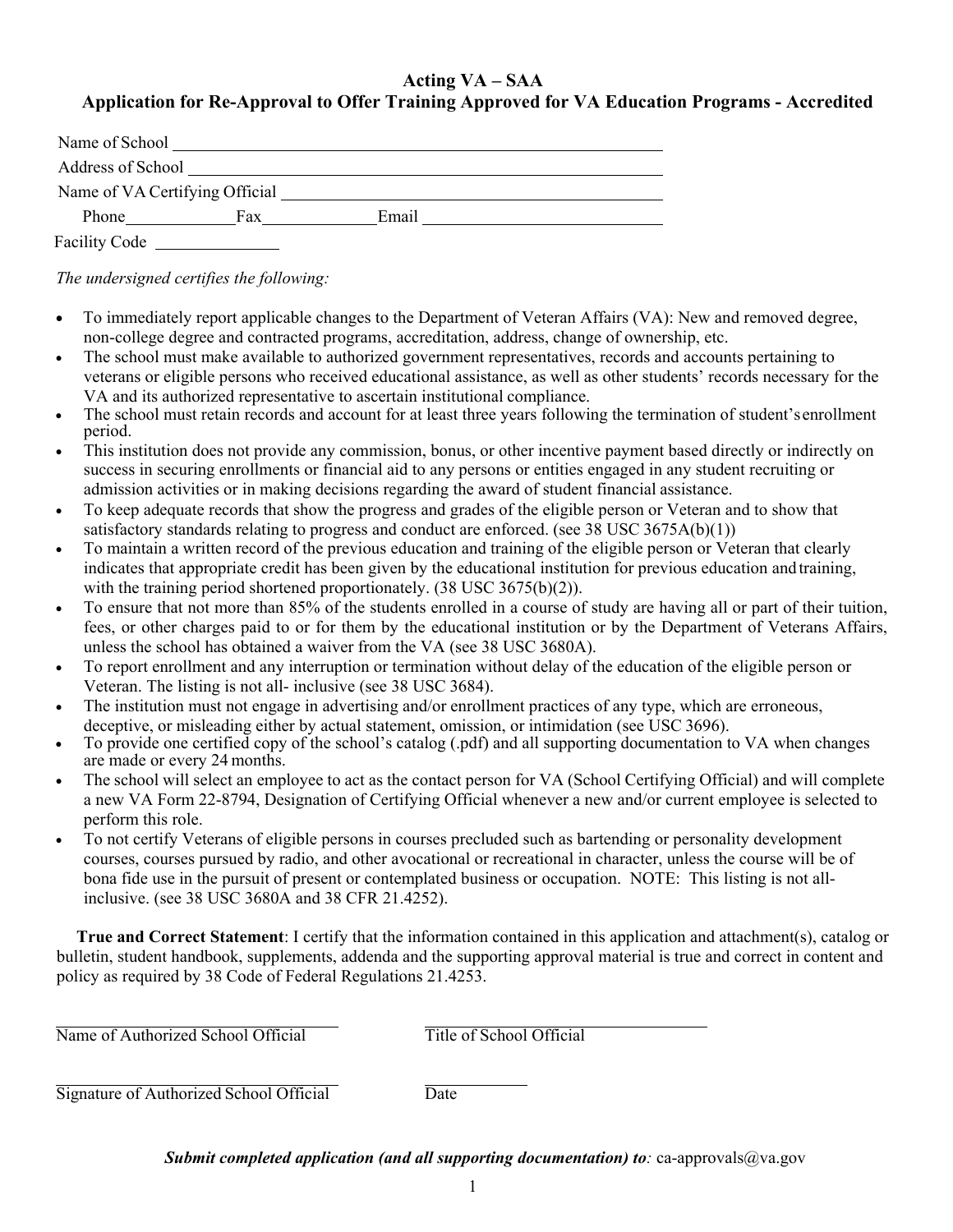#### **Supporting Documentation for Re-Approval**

*(All supporting documentation must be submitted in .pdf format except for Program listing which is .xls)* 

 $\mathcal{L}_\mathcal{L} = \mathcal{L}_\mathcal{L} = \mathcal{L}_\mathcal{L} = \mathcal{L}_\mathcal{L} = \mathcal{L}_\mathcal{L} = \mathcal{L}_\mathcal{L} = \mathcal{L}_\mathcal{L} = \mathcal{L}_\mathcal{L} = \mathcal{L}_\mathcal{L} = \mathcal{L}_\mathcal{L} = \mathcal{L}_\mathcal{L} = \mathcal{L}_\mathcal{L} = \mathcal{L}_\mathcal{L} = \mathcal{L}_\mathcal{L} = \mathcal{L}_\mathcal{L} = \mathcal{L}_\mathcal{L} = \mathcal{L}_\mathcal{L}$ 

 $\mathcal{L}_\mathcal{L} = \mathcal{L}_\mathcal{L} = \mathcal{L}_\mathcal{L} = \mathcal{L}_\mathcal{L} = \mathcal{L}_\mathcal{L} = \mathcal{L}_\mathcal{L} = \mathcal{L}_\mathcal{L} = \mathcal{L}_\mathcal{L} = \mathcal{L}_\mathcal{L} = \mathcal{L}_\mathcal{L} = \mathcal{L}_\mathcal{L} = \mathcal{L}_\mathcal{L} = \mathcal{L}_\mathcal{L} = \mathcal{L}_\mathcal{L} = \mathcal{L}_\mathcal{L} = \mathcal{L}_\mathcal{L} = \mathcal{L}_\mathcal{L}$ 

 $\mathcal{L}_\mathcal{L} = \mathcal{L}_\mathcal{L} = \mathcal{L}_\mathcal{L} = \mathcal{L}_\mathcal{L} = \mathcal{L}_\mathcal{L} = \mathcal{L}_\mathcal{L} = \mathcal{L}_\mathcal{L} = \mathcal{L}_\mathcal{L} = \mathcal{L}_\mathcal{L} = \mathcal{L}_\mathcal{L} = \mathcal{L}_\mathcal{L} = \mathcal{L}_\mathcal{L} = \mathcal{L}_\mathcal{L} = \mathcal{L}_\mathcal{L} = \mathcal{L}_\mathcal{L} = \mathcal{L}_\mathcal{L} = \mathcal{L}_\mathcal{L}$ 

□ Current Catalog or Bulletin (indicate if 2-year catalog is still applicable) - X Effective Date -

Addendum/Supplemental/Insert to the Catalog or Bulletin (if applicable)

- $\Box$  Current Student Handbook (if applicable)
- $\Box$  Academic Calendar

 $\Box$  Evidence of Accreditation (Institutional and Programmatic) – list below and provide copies

Evidence of Appropriate Licensure (Private Institutions) – list below and provide copies

- □ Proof of financial soundness (Private Institutions)
- $\Box$  Copies of advertising/marketing materials
- $\Box$  Facility's Website address and other Social Media sites list below

#### **Catalog/Addendum/Handbook**

|                                                                             | Page Number(s) Remarks (Undergrad, Graduate,<br>Addendum, etc.) |
|-----------------------------------------------------------------------------|-----------------------------------------------------------------|
| <b>Tuition and Fee charges</b>                                              |                                                                 |
| Grading system (to include incomplete grades)                               |                                                                 |
| Progress policy for VA students*                                            |                                                                 |
| <b>Graduation requirements and minimum GPA</b>                              |                                                                 |
| <b>Attendance policy</b>                                                    |                                                                 |
| Date of Drop/Add period                                                     |                                                                 |
| <b>Student conduct policy</b>                                               |                                                                 |
| Policy regarding transfer credit (prior credits<br>awards)                  |                                                                 |
| Pro-rata refund policy (if applicable)                                      |                                                                 |
| <b>Veterans Benefits and Transition Act of 2018 -</b><br><b>Section 103</b> |                                                                 |
| <b>Course outlines (NCD Facilities)</b>                                     |                                                                 |
| <b>Description of Facilities (NCD Facilities)</b>                           |                                                                 |

*\*Progress Policy Guidelines. Institutions are required by law to have and to enforce standards of progress for their programs to be approved for VA benefits. These standards should be stated plainly in the catalog or bulletin. The policy must define the following:* 

- *School's grading system*
- *School's grading period*
- *Minimum grades considered satisfactory*
- *A clear description of any probation period*
- *Conditions for interruption of training due to unsatisfactory grades or progress*
- *Conditions for student's reentrance/admission following dismissal/suspension for unsatisfactory progress*

*Please ensure that your progress policies for undergraduate, graduate, law school and certificate programs meet the above requirements. If your catalog does not contain all of this information, a progress policy must be submitted as an addendum to the current catalog (and noted on the true and correct statement). NOTE: Progress policies for VA students cannot be less stringent than policies for other students.* 

| Л | ETTecnve Date -  |
|---|------------------|
|   | Effective Date - |
|   | Effective Date - |
|   | Effective Date - |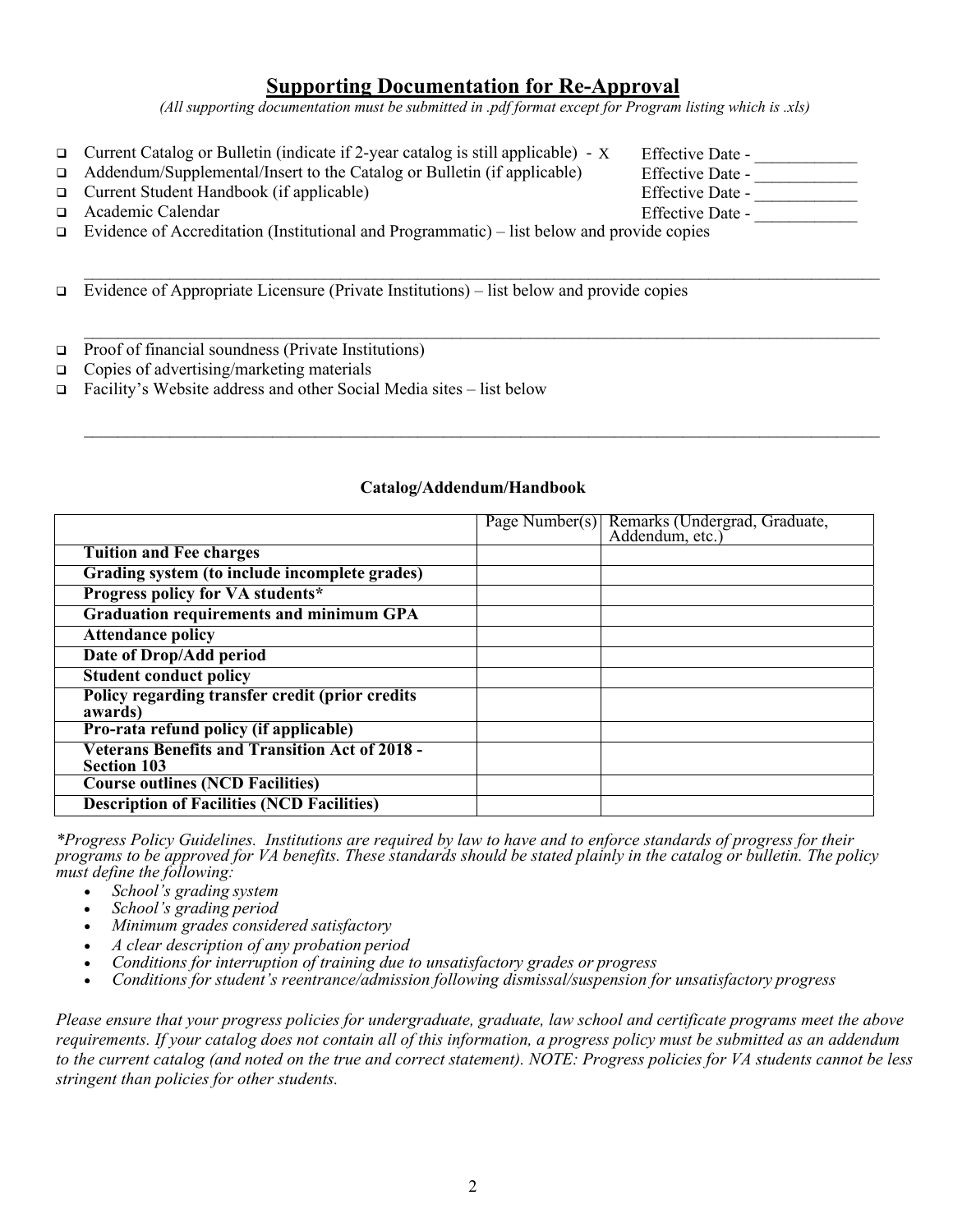- **Qualified Instructors**: Page no. p. *(If the catalog does not list faculty for the local campus, please attach a list for the respective campus)*
- **Independent Study** (Online):  $\times$  Yes No
- **Developmental/Remedial/Deficiency Courses**: \_\_\_\_\_ Yes \_\_\_\_\_ No *(If checked yes, please complete the application page 5 for Remedial/Deficiency Courses)*
- **□** Repetitions of Courses Policies please indicate location of the policy in the catalog: page #'s: \_\_\_\_\_ *(If a policy is not available in the catalog, please attach an addendum of your institution's policy) PLEASE NOTE: The Department of Veteran Affairs does not permit re-certification of courses successfully completed in the past.*
- **Practical Training Courses:** Yes No (If yes, please complete page 6 "Practical Training Courses.")
- **Cooperative Education Courses**: Yes No (If yes, please complete page 7 "Cooperative Education Courses.")
- **Off-Campus Locations**: Please list other off-campus locations that provide instruction below.
- **List Campuses**: (Indicate Main, Branch and respective Extension(s) if applicable.)

- **List of Programs**: (complete pages 8-9 if less than 10 programs. If more than 10 programs, attach xls workbook utilizing format on pages 8-9)
- **For institutions with programs offered in credit hours, provide the number of credit hours that constitute the following at your school** (check which division of the school year applies):
	- quarter (usually 10-13 weeks)

semester (usually 15-19 weeks)

term (any regularly established division of the ordinary school year)

 $\boxtimes$  indicate if school does NOT operate on a term basis

|                             | Undergraduate<br>Fall/Spring | Winter       | Undergraduate Undergraduate<br>Summer | Graduate<br>Fall/Spring | Graduate<br>Winter | Graduate<br>Summer |
|-----------------------------|------------------------------|--------------|---------------------------------------|-------------------------|--------------------|--------------------|
|                             |                              |              |                                       |                         |                    |                    |
| Full time                   |                              |              |                                       |                         |                    |                    |
| Three-quarter $(3/4)$ time  |                              |              |                                       |                         |                    |                    |
| Half $(1/2)$ time           |                              |              |                                       |                         |                    |                    |
| Less than half $(1/2)$ time |                              |              |                                       |                         |                    |                    |
| Quarter $(1/4)$ time        |                              |              |                                       |                         |                    |                    |
|                             | $\sqrt{1}$                   | $\mathbf{A}$ |                                       | $\cdots$ $\cdots$       |                    |                    |

 (*Enter number of hours and page number where this information is located*)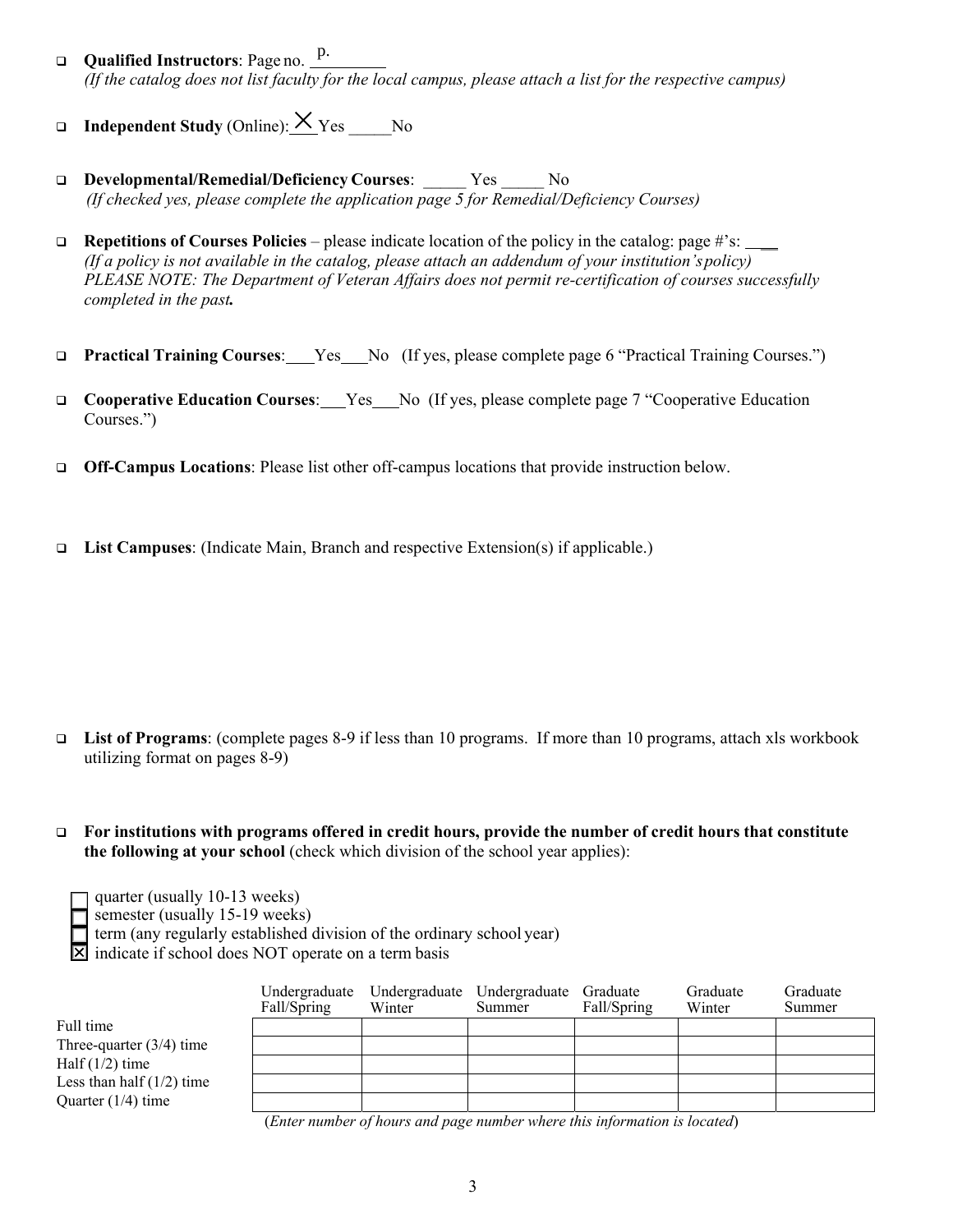|                             | Credit Hours | Clock Hours           | Clock Hours         |
|-----------------------------|--------------|-----------------------|---------------------|
|                             |              | (Theory predominates) | (Shop predominates) |
| Full time                   |              |                       |                     |
| Three-quarter $(3/4)$ time  | $9 - 11$     | 13-17                 | 16-21               |
| Half $(1/2)$ time           | 6-8          | $9-12$                | 11-15               |
| Less than half $(1/2)$ time | $4 - 5$      | 5-8                   | $6-10$              |
| Quarter $(1/4)$ time        | $-3$         | -4                    | 1-5                 |

#### **VA Undergrad and Clock Hour Table for Rate of Pursuit**

□ Contracted Programs: \_\_\_\_\_\_ Yes <u>X</u> No (If checked yes and a description is not in the catalog,

please attach a description addendum for Contracted Program and MOU with the contracted organization/institution). **You can include the name of Contracted Programs in the "Program List" and annotate respectively in the "remarks" column.** 

|                                                                                                                                                                                                                                                                                                                                          | <b>Contracted Courses offered by 3rd party</b> |  |  |  |
|------------------------------------------------------------------------------------------------------------------------------------------------------------------------------------------------------------------------------------------------------------------------------------------------------------------------------------------|------------------------------------------------|--|--|--|
| Provide a list of all programs of education that are provided in part or whole by another school or<br>entity under contract (written or oral). Provide the name and complete address and phone number of<br>such school or entity that is providing the training below and provide copies of all contracts and /or<br>MOU <sub>s.</sub> |                                                |  |  |  |
| Program Name:                                                                                                                                                                                                                                                                                                                            |                                                |  |  |  |
| <b>Institution Name:</b>                                                                                                                                                                                                                                                                                                                 |                                                |  |  |  |
| Address:                                                                                                                                                                                                                                                                                                                                 |                                                |  |  |  |
| Point of Contact:                                                                                                                                                                                                                                                                                                                        | Phone Number:                                  |  |  |  |
| Email Address:                                                                                                                                                                                                                                                                                                                           |                                                |  |  |  |
| Facility Code (if known):                                                                                                                                                                                                                                                                                                                |                                                |  |  |  |
|                                                                                                                                                                                                                                                                                                                                          |                                                |  |  |  |
| Program Name:                                                                                                                                                                                                                                                                                                                            |                                                |  |  |  |
| <b>Institution Name:</b>                                                                                                                                                                                                                                                                                                                 |                                                |  |  |  |
| Address:                                                                                                                                                                                                                                                                                                                                 |                                                |  |  |  |
| Point of Contact:                                                                                                                                                                                                                                                                                                                        | Phone Number:                                  |  |  |  |
| <b>Email Address:</b>                                                                                                                                                                                                                                                                                                                    |                                                |  |  |  |
| Facility Code (if known):                                                                                                                                                                                                                                                                                                                |                                                |  |  |  |
|                                                                                                                                                                                                                                                                                                                                          |                                                |  |  |  |
| Program Name:                                                                                                                                                                                                                                                                                                                            |                                                |  |  |  |
| <b>Institution Name:</b>                                                                                                                                                                                                                                                                                                                 |                                                |  |  |  |
| Address:                                                                                                                                                                                                                                                                                                                                 |                                                |  |  |  |
| Point of Contact:                                                                                                                                                                                                                                                                                                                        | Phone Number:                                  |  |  |  |
| <b>Email Address:</b>                                                                                                                                                                                                                                                                                                                    |                                                |  |  |  |
| Facility Code (if known):                                                                                                                                                                                                                                                                                                                |                                                |  |  |  |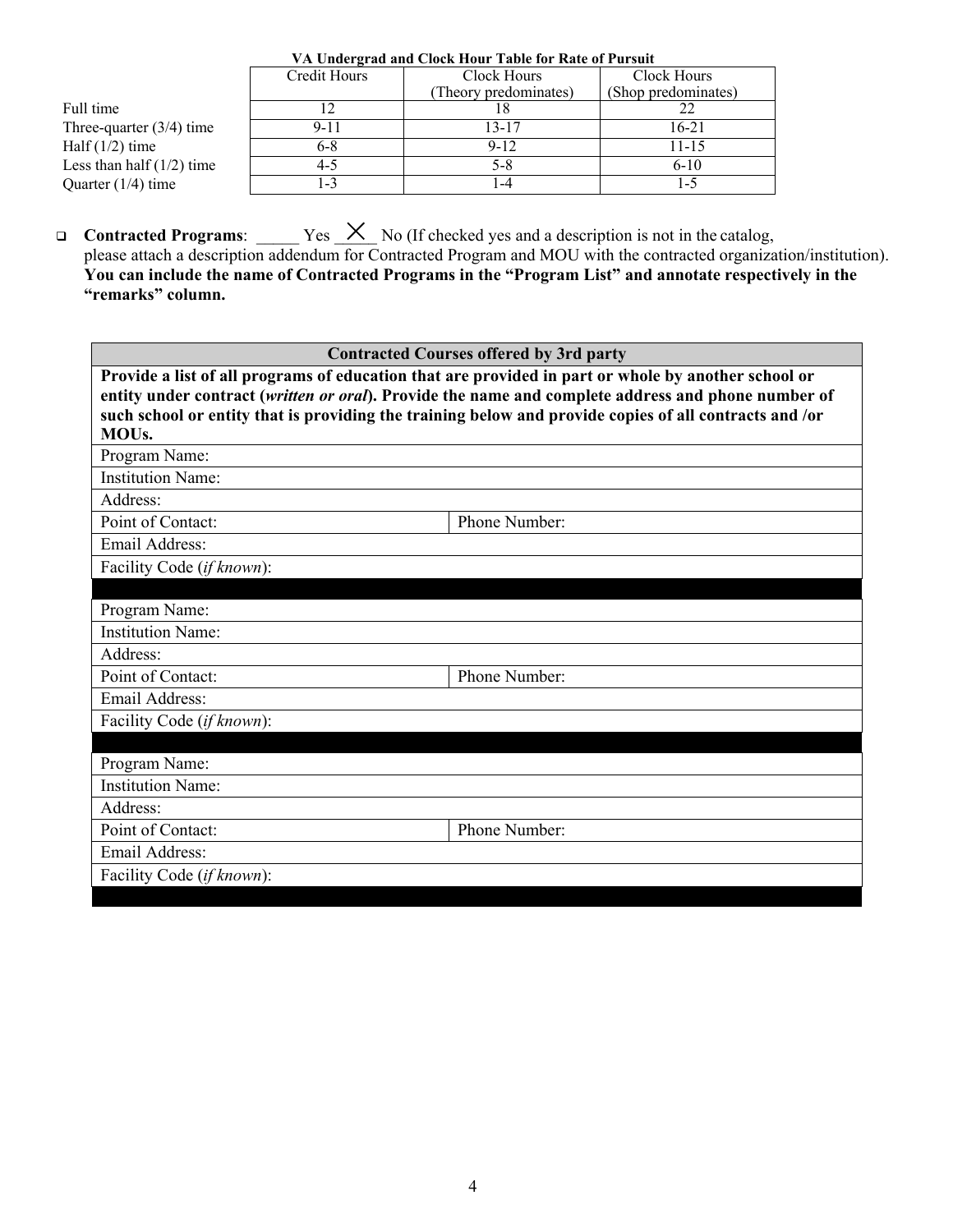### **DEVELOPMENTAL/REMEDIAL/DEFICIENCY COURSES**

(Reference 38 CFR 21.4200(s) and (t))

| Program Award<br>(Degree/Cert/Diploma) | Program Name | Credit | Clock | Page |
|----------------------------------------|--------------|--------|-------|------|
|                                        |              | Hours  | Hours |      |
|                                        |              |        |       |      |
|                                        |              |        |       |      |
|                                        |              |        |       |      |
|                                        |              |        |       |      |
|                                        |              |        |       |      |
|                                        |              |        |       |      |
|                                        |              |        |       |      |
|                                        |              |        |       |      |
|                                        |              |        |       |      |

 $\mathcal{L}_\text{max}$  , and the contribution of the contribution of the contribution of the contribution of the contribution of the contribution of the contribution of the contribution of the contribution of the contribution of t

I certify that the following courses are designed to overcome a deficiency at the elementary or secondary level in a particular area of study (e.g. English or math) and NOT for study skills or personal enhancement. I also certify that these courses cannot be used for credit toward completion of degree and/or certificate requirements.

Name of Authorized School Official Signature of School Official

Definition: Developmental/Remedial/Deficiency courses are courses designed to overcome a deficiency at the elementary or secondary level in a particular area of study (usually English or math) under provisions of 38 CFR 21.4200(s) and (t); and 38 CFR 21.4235(f) and 38 CFR 21.4237(f) for ESL.

Documentation through testing must be available to support the need for each specific developmental/remedial/deficiency course. These courses cannot be used for degree or certificate requirements.

**NOTE: Courses cannot be used for credit toward completion of degree or certificate program requirements. Also, they cannot be used as electives. Study skills and personal enhancement courses cannot be approved as developmental/remedial/deficiency courses for VA training.** 

*On-line Remedial/ Deficiency courses are not payable and should not be included in the list above.*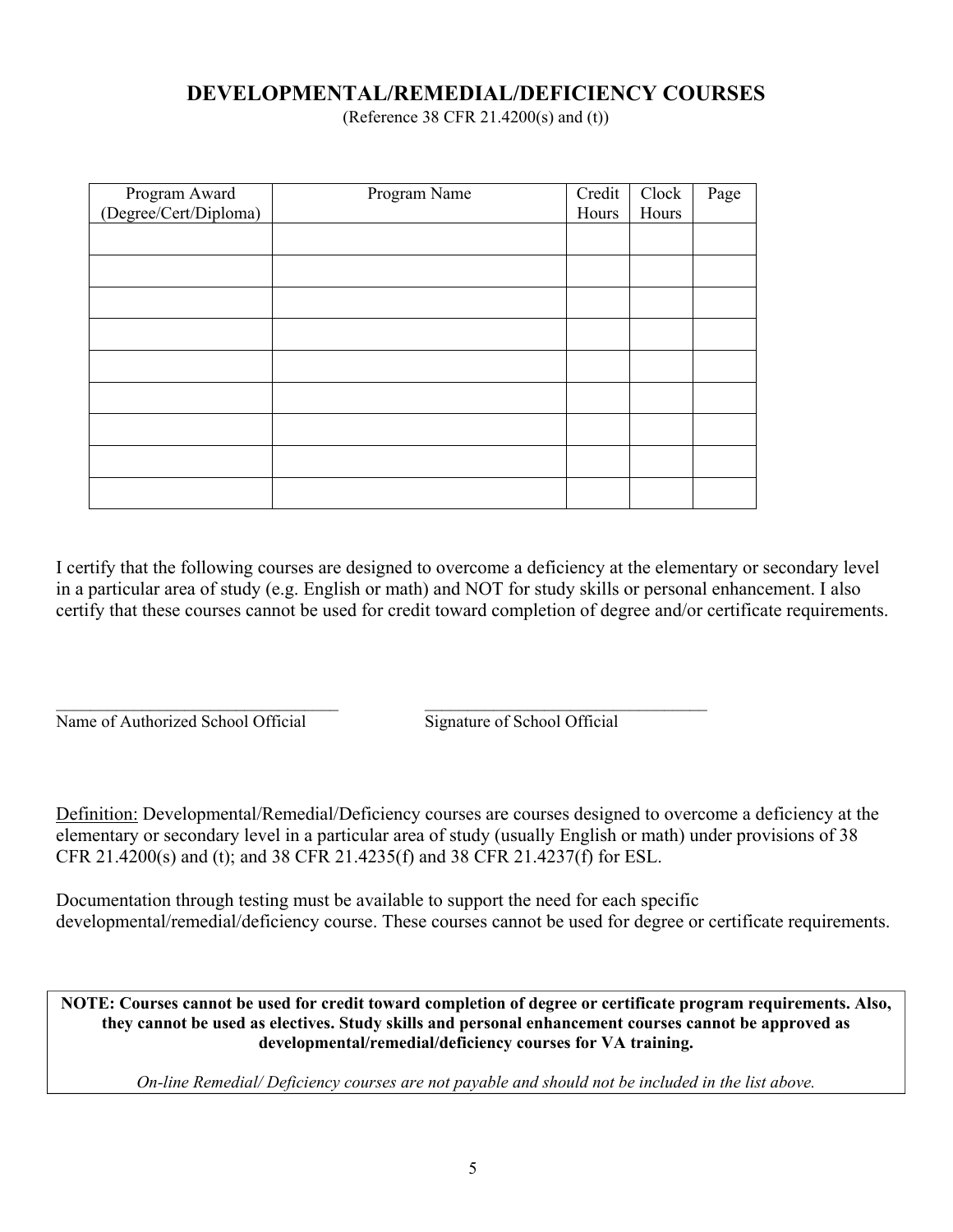### **PRACTICAL TRAINING**

#### (Title 38 Code of Federal Regulations 21.4265)

Practical training is academic training that includes actual job training. These courses are an integral part of the course, required for the completion of the course, and are under the direction and supervision of the school. If specifically approved, these types of courses can be certified either in credit hours or clock hours, whichever is more advantageous to the veteran.

#### CHECK THE TYPE OF PRACTICAL TRAINING BEING REQUESTED FOR APPROVAL

Medical/Dental Specialty Courses (clinical training given off-campus such as medical/dental assistant externships or X-ray technician)

Registered Nursing Courses (clinical courses with hospital or fieldwork phases) Licensed

Vocational Nursing Courses (academic subjects and clinical training) Professional Training

Courses (including Teacher Certification courses)

Practical Training (externships or practicums in any other field that require class attendance on at least a weekly basis to provide for interaction between instructor and student)

Off site Practical Training Locations – List below:

|                                        | Program Name | Credit | Clock | Practicum | Page |
|----------------------------------------|--------------|--------|-------|-----------|------|
| Program Award<br>(Degree/Cert/Diploma) |              | Hours  | Hours | Hours     |      |
|                                        |              |        |       |           |      |
|                                        |              |        |       |           |      |
|                                        |              |        |       |           |      |
|                                        |              |        |       |           |      |
|                                        |              |        |       |           |      |
|                                        |              |        |       |           |      |
|                                        |              |        |       |           |      |
|                                        |              |        |       |           |      |
|                                        |              |        |       |           |      |
|                                        |              |        |       |           |      |

(Use attachment if necessary)

I request that the applicable practical training courses be assessed as institutional training under the provisions of 38 CFR 21.4265. I certify that these courses are an integral part of the curriculum, are required for graduation, are under the direction of the school, and the student remains enrolled in the school during these courses. These courses may be certified in either credit or clock hours.

 $\mathcal{L}_\text{max} = \mathcal{L}_\text{max} = \mathcal{L}_\text{max} = \mathcal{L}_\text{max} = \mathcal{L}_\text{max} = \mathcal{L}_\text{max} = \mathcal{L}_\text{max} = \mathcal{L}_\text{max} = \mathcal{L}_\text{max} = \mathcal{L}_\text{max} = \mathcal{L}_\text{max} = \mathcal{L}_\text{max} = \mathcal{L}_\text{max} = \mathcal{L}_\text{max} = \mathcal{L}_\text{max} = \mathcal{L}_\text{max} = \mathcal{L}_\text{max} = \mathcal{L}_\text{max} = \mathcal{$ 

Name of Authorized School Official Signature of School Official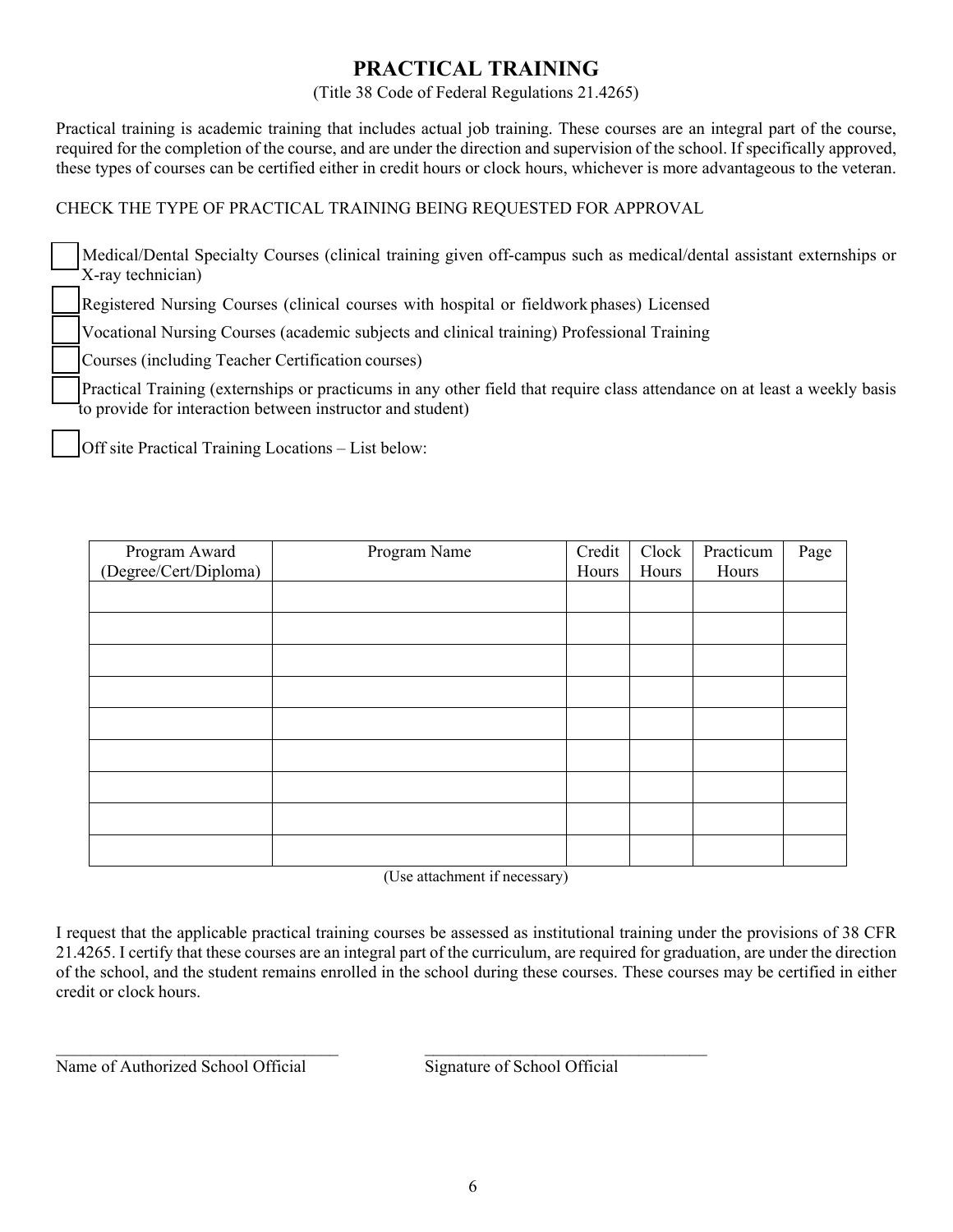### **COOPERATIVE EDUATION COURSES**

(Title 38 Code of Federal Regulations 21.4233(a))

| Name of School        |  |  |
|-----------------------|--|--|
| Location of<br>School |  |  |
| Accrediting Body      |  |  |

We request that the following list of cooperative education courses be approved under the provisions of 38 CFR  $21.4233(a)$  we certify that:

• The alternate in-school period of the course is at least as long as the alternate period in the business or industrial establishment;

• The course is set up as a cooperative course in the school catalog or other literature of the school;

• The school itself arranges with the employer's establishment for providing the alternative on-job portion periods of training on such basis that the on-job portion of the course will be training in a real and substantial sense and will supplement the in-school portion of the course;

• The school arranges directly with the employer's establishment for placing the individual student in that establishment and exercises supervision and control over the student's activities at the establishment to an extent that assures training in a true sense to the student; and

• The school grants credit for the on-job portion of the course for completion of a part of the work required for granting a degree or diploma.

| Program Award<br>(Degree/Cert/Diploma) | Program Name | Credit | Clock | Page |
|----------------------------------------|--------------|--------|-------|------|
|                                        |              | Hours  | Hours |      |
|                                        |              |        |       |      |
|                                        |              |        |       |      |
|                                        |              |        |       |      |
|                                        |              |        |       |      |
|                                        |              |        |       |      |
|                                        |              |        |       |      |
|                                        |              |        |       |      |
|                                        |              |        |       |      |
|                                        |              |        |       |      |
|                                        |              |        |       |      |
|                                        |              |        |       |      |
|                                        |              |        |       |      |
|                                        |              |        |       |      |
|                                        |              |        |       |      |
|                                        |              |        |       |      |
|                                        |              |        |       |      |
|                                        |              |        |       |      |
|                                        |              |        |       |      |
|                                        |              |        |       |      |

(Use attachment if necessary)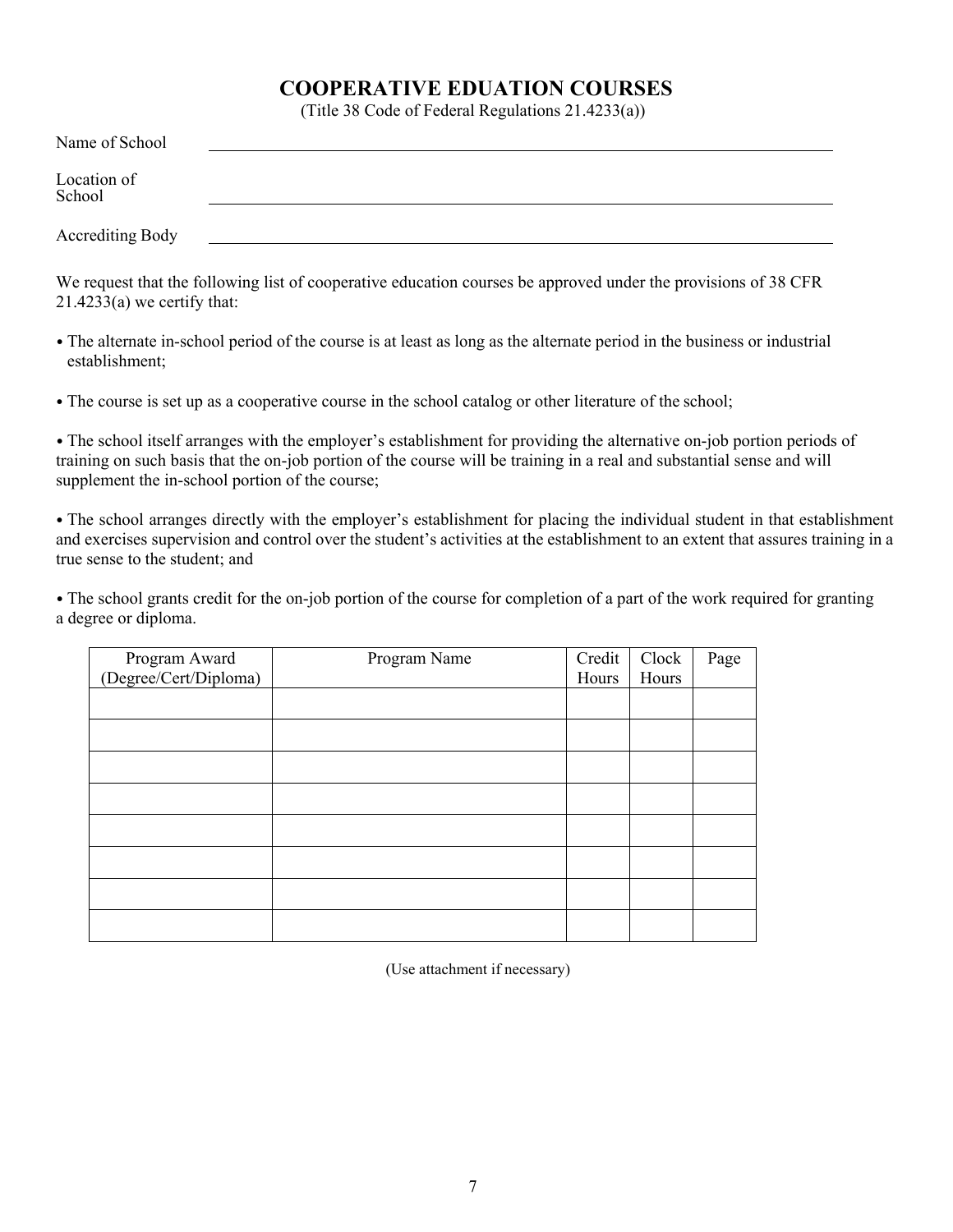## **Program Listing - Degrees**

*(This is an example and fillable template of how the Programs list must be submitted for VA Approval – Degree)* 

# Example

| Award      | <b>Program Name</b>            | Page | Note 1.                | Note 2.                                       |
|------------|--------------------------------|------|------------------------|-----------------------------------------------|
| <b>BS</b>  | Marketing                      | 109  | Program Name<br>Change | Previously named<br><b>Business Marketing</b> |
| <b>BS</b>  | Economics                      | 114  | New Program            |                                               |
| <b>BS</b>  | <b>Business Administration</b> | 128  |                        |                                               |
| <b>MBA</b> | <b>Business Administration</b> | 208  |                        |                                               |
| <b>PHD</b> | <b>Business Administration</b> | 218  | No Longer Offered      |                                               |

## **Template**

*(If more than 10 programs, attach and .xls workbook with approval package)* 

| Award | <b>Program Name</b> | Page | Note 1. | Note 2. |
|-------|---------------------|------|---------|---------|
|       |                     |      |         |         |
|       |                     |      |         |         |
|       |                     |      |         |         |
|       |                     |      |         |         |
|       |                     |      |         |         |
|       |                     |      |         |         |
|       |                     |      |         |         |
|       |                     |      |         |         |
|       |                     |      |         |         |
|       |                     |      |         |         |
|       |                     |      |         |         |
|       |                     |      |         |         |
|       |                     |      |         |         |
|       |                     |      |         |         |
|       |                     |      |         |         |
|       |                     |      |         |         |
|       |                     |      |         |         |
|       |                     |      |         |         |